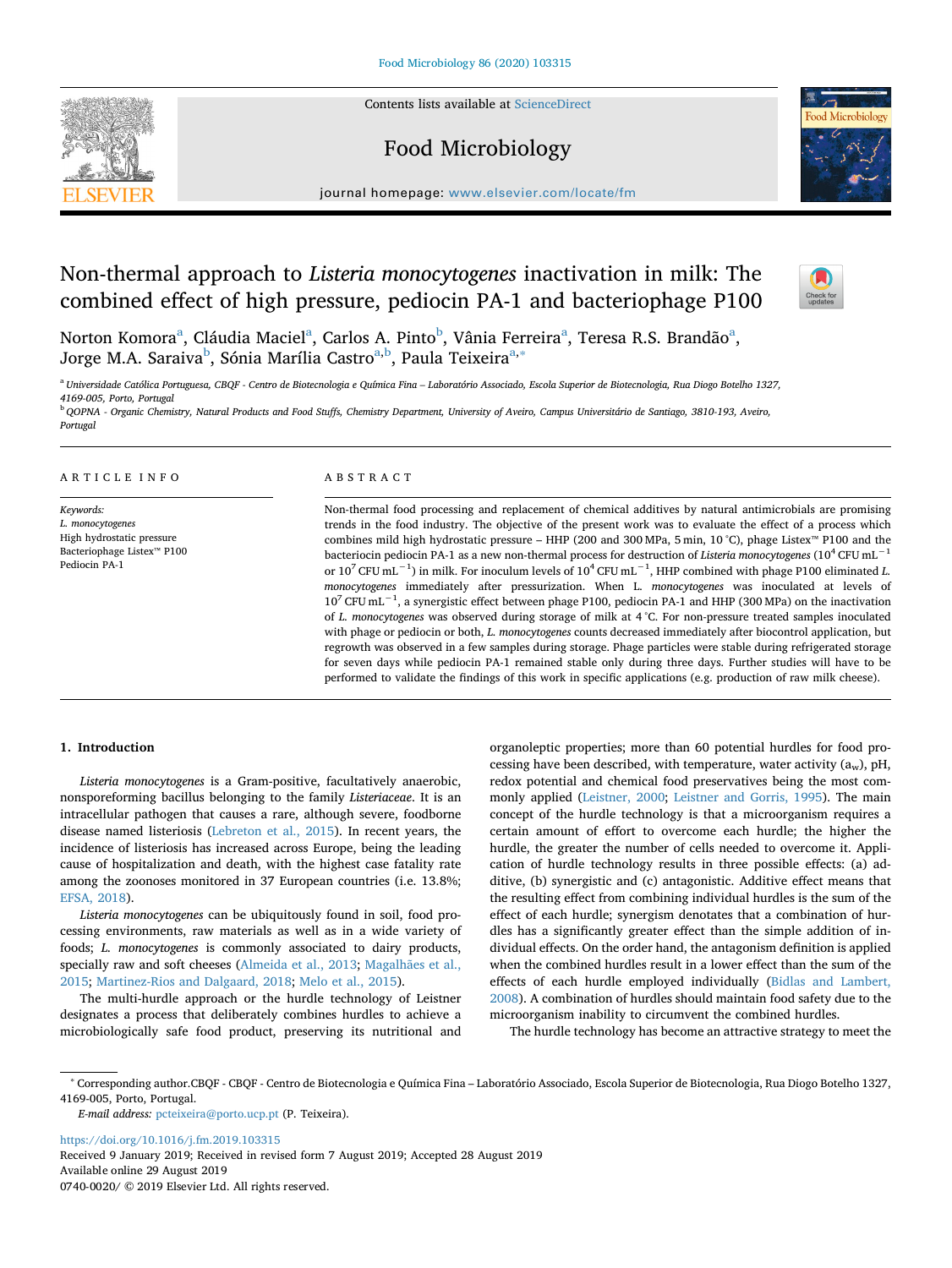increasing demand of consumers for minimally processed, fresh, healthy and "green" labelled food products. In fact, the development of new applications of food biopreservation combining natural antimicrobial agents and high hydrostatic pressure (HHP) not only ensures safety of food products, but also potentiates the implementation/ emergence of energy-sustainable and environment-friendly food decontamination technologies [\(Oliveira et al., 2015\)](#page-8-7). The emergence of novel biocontrol approaches with the use of natural antimicrobials such as bacteriocins, essential oils and bacteriophages introduced new variables for bacteriostatic and bactericidal effects in hurdle technology applications [\(Hygreeva and Pandey, 2016\)](#page-8-8). The use of bacteriocins (nisin is an exception) and bacteriophages is not allowed in Europe. However, several studies have shown encouraging results in the food safety field and the safety and efficacy of Listex™ P100 for reduction of pathogens on different ready-to-eat food products has been the subject of a scientific opinion of the EFSA Panel on Biological Hazards [\(2016](#page-8-9)). Moreover, in other developed countries such as the U.S.A, Canada, Australia and New Zealand, food law policies have already been updated regarding bacteriophage applications [\(Chibeu et al., 2013](#page-7-2)). The combined effect of bacteriocins and bacteriophages in food biocontrol systems [\(Baños et al., 2016;](#page-7-3) [Leverentz et al., 2003;](#page-8-10) [Rodríguez-Rubio](#page-8-11) [et al., 2015;](#page-8-11) [Soni et al., 2014](#page-8-12); [Wang et al., 2017](#page-8-13)), as well as synergistic effect of the mild HHP with bacteriocins [\(de Alba et al., 2013](#page-8-14); [Hereu](#page-8-15) [et al., 2012](#page-8-15); [Jofré et al., 2009,](#page-8-16) [2008;](#page-8-17) [Li et al., 2012](#page-8-18); [Marcos et al., 2013](#page-8-19); [Pérez Pulido et al., 2015](#page-8-20); [Toledo del Árbol et al., 2016\)](#page-8-21) are well documented. With respect to the combination of mild HHP and bacteriophages [\(Ahmadi et al., 2015](#page-7-4); [Tabla et al., 2012\)](#page-8-22), scarce information is currently available and further studies are needed. Despite the promising results obtained by these combined hurdles in the inactivation of the target pathogens and, at the same time, in the preservation of endogenous microbiota and product's freshness, a noticeable bacteria regrowth has been observed during refrigerated storage of bio-treated foods, especially in studies targeting *L. monocytogenes*, a bacterium well known for its ability to multiply at refrigeration temperatures ([Baños](#page-7-3) [et al., 2016](#page-7-3); [Leverentz et al., 2003\)](#page-8-10).

Due to the relevance of *L. monocytogenes* in the food industry, the pathogen has been described as a target bacteria for the development of bacteriophage applications towards biocontrol and food decontamination [\(Strydom and Witthuhn, 2015\)](#page-8-23).

The objective of the present work was to evaluate the effect of a multi-hurdle process which combines mild HHP, phage Listex™ P100 and pediocin PA-1 as a new non-thermal process for *L. monocytogenes* destruction in dairy matrices, using UHT whole milk as an initial model. As this was a preliminary study UHT whole milk was used to reduce the number of uncontrolled confounding variables that could affect the activity of both phage and bacteriocin (e.g. the microbiota of pasteurized or raw milk).

## **2. Material and methods**

### *2.1. Microorganisms and preparation of the inoculum*

All bacterial isolates are deposited in the *Listeria* Research Centre of Escola Superior de Biotecnologia (LRCESB).

#### *2.1.1. Listeria spp. isolates*

*Listeria monocytogenes* strains used in this study were Lm Scott A (clinical isolate, ATCC 49594, serotype 4b) and Lm 1751 (isolated from dairy product, LRCESB, serotype 4b); Lm Scott A was selected as a representative of a human isolate widely used in stress-related studies including HHP inactivation ([Bover-Cid et al., 2019](#page-7-5)) and Lm 1751 was selected as it was isolated from a dairy matrix (cheese), was quite resistant to HHP at 300 MPa, heat resistant and resistant to tetracycline ([Bruschi et al., 2017](#page-7-6)).

*Listeria monocytogenes* ATCC 19116 (serotype 4c) was used as phage Listex™ P100 host ([Veloso, 2014\)](#page-8-24). *Listeria innocua* 2030c (Public Health

Laboratory Services (PHLS) Colindale, UK) was used as target bacteria for bacteriocin titration.

*Listeria* spp. isolates were preserved at −20 °C in tryptic soy broth (Pronadisa, Madrid, Spain) supplemented with 0.6% (w/v) of yeast extract (Lab M, Lancashire, United Kingdom) (TSBYE) containing 30% (v/v) of glycerol (Sigma, Steinheim, Germany). For the preparation of the inoculum, one single colony of each *Listeria* isolate was transferred from tryptic soy agar (Pronadisa) supplemented with 0.6% (w/v) of yeast extract (TSAYE) into 10 mL of TSBYE and incubated at 37 °C for 24 h, separately. The cultures were subsequently diluted 1:100 in TSBYE and incubated in the same conditions. Cells were harvested by centrifugation (7000 $\times$ *g* for 10 min at 4 °C; Rotina 35R, Hettich, Germany), re-suspended in 10 mL of sterile ¼-strength Ringer's solution (R/4; Lab M) and homogenized to obtain an initial inoculum concentration of *ca*.  $1 \times 10^9$  colony forming units (CFU mL<sup>-1</sup>).

#### *2.1.2. Bacteriocinogenic lactic acid bacteria*

*Pediococcus acidilactici* strain HA-6111-2, a bacteriocin producer (pediocin PA-1) lactic acid bacteria, previously isolated from "Alheira", a Portuguese traditional fermented meat sausage ([Albano et al., 2007a](#page-7-7)), was preserved and cultured under the same conditions described above, except that the growth media used were *de* Man, Rogosa & Sharpe (MRS) broth and agar (Lab M). Antilisterial activity (AU mL−1) of pressurized pediocin PA-1 from *P. acidilactici* strain HA-6111-2 was previously studied by [Castro et al. \(2015\)](#page-7-8).

#### *2.1.3. Bacteriophage*

Bacterio(phage) Listex™ P100 stock solution (Micreos Food Safety, The Netherlands) was stored at 4 °C in saline buffer and initial concentration was  $10^{11}$  plaque forming units (PFU mL<sup>-1</sup>). Phage P100 is active against multiple serovars of *L. monocytogenes* (1/2 and 4) and also against *L. ivanovii* ([Carlton et al., 2005](#page-7-9)). A working solution of phage (*ca.*  $10^{10}$  PFU mL<sup>-1</sup>) was freshly prepared on the day of the experiment by diluting the stock solution in phosphate buffered saline (PBS, 0.1 M, pH 7.4, VWR Chemicals, Ohio, USA). Pressure stability of phage P100 and the capability to be used under high pressure processing in different food matrices was previously reported by [Komora et al.](#page-8-25) [\(2018\).](#page-8-25)

#### *2.2. Partial purification of pediocin PA-1*

The partial purification of pediocin PA-1 from *P. acidilactici* strain HA 6111-2 was performed according to [Albano et al. \(2007b\)](#page-7-10) with the following modification: after recovering and neutralizing the supernatant from the *P. acidilactici* culture, the ammonium sulphate precipitated extract was dialyzed overnight (4 °C) in ultra-pure water through a 1-kDa MW cut-off dialysis membrane, with two changes of water. The final extract was sterilised by filtration (0.22 μm, Millipore, Belford, MA, USA). The stock solution was stored at 4 °C in 25 mM ammonium acetate buffer (pH 6.5) and antilisterial activity was further evaluated as described by [van Reenen et al. \(1998\).](#page-8-26)

Pediocin PA-1, the most studied bacteriocin from class IIa, was selected based on its rather narrow spectrum when compared to nisin, a class I bacteriocin recognized by its wide spectrum of action. For the main propose of this work, a minimal processing technology for elimination of *L. monocytogenes* in milk, pediocin PA-1 was a more suitable option to be combined with the narrow spectrum action of phage P100 ([Cotter et al., 2005\)](#page-8-27).

#### <span id="page-1-0"></span>*2.3. Preparation and artificial contamination of the food matrix*

Ultra-high temperature (UHT) whole milk (3.6% fat content) was purchased from a local supermarket (Porto, Portugal). One hundred mililitres of UHT whole milk were aseptically transferred from the commercial packages into sterile glass flasks (250 mL), inoculated with two strains of *L. monocytogenes*, Lm Scott A and Lm 1751, separately,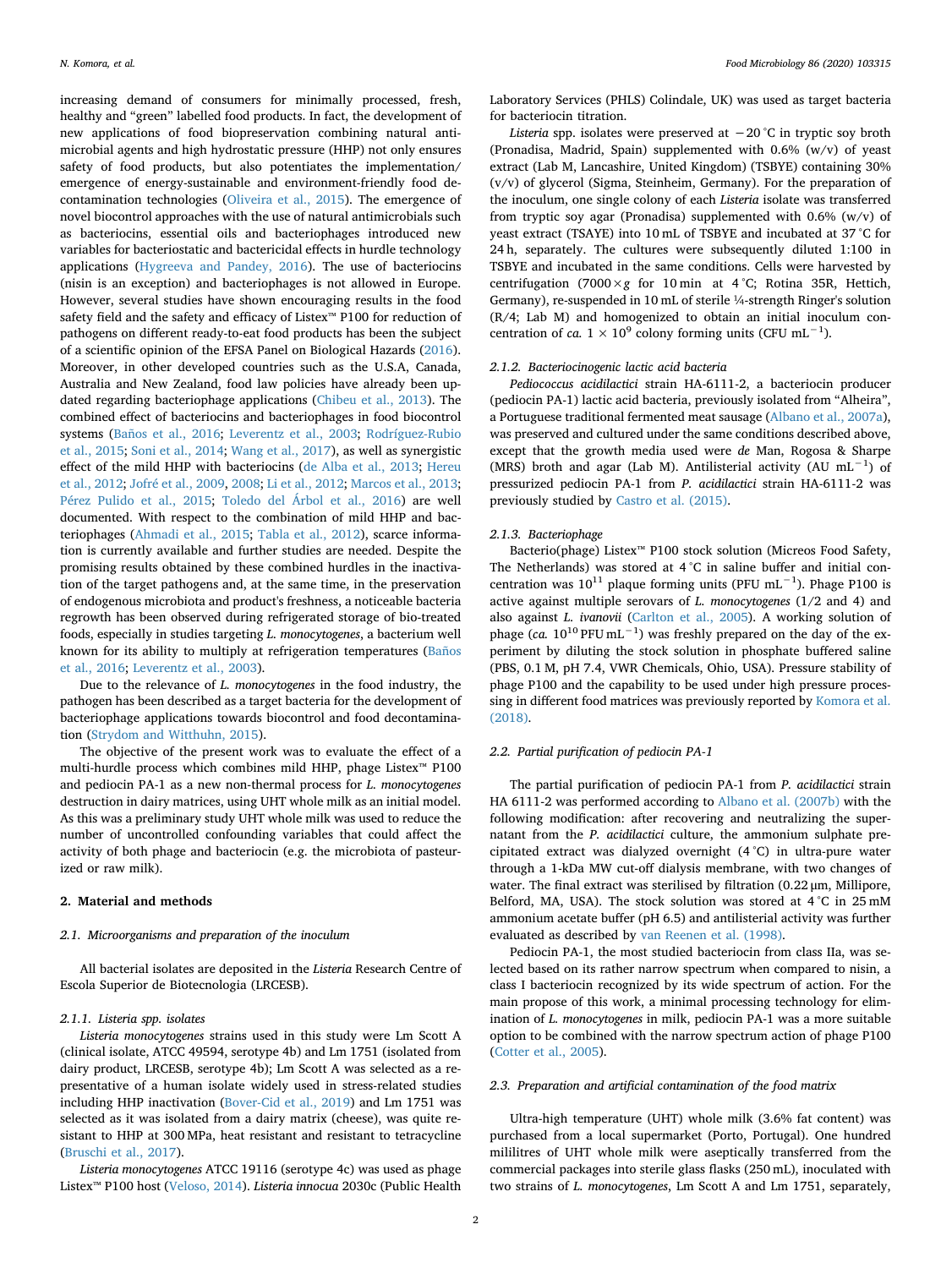<span id="page-2-0"></span>

|                 | Treatments Final concentration                                                                                                                         |                                      | L. monocytogenes (6 log CFUmL <sup>-1</sup> ) L. monocytogenes (9 log CFUmL <sup>-1</sup> ) phage P100 (10 log | $PFImL^{-1}$      | pediocin PA-1 (128000AL<br>$mL^{-1}$ |
|-----------------|--------------------------------------------------------------------------------------------------------------------------------------------------------|--------------------------------------|----------------------------------------------------------------------------------------------------------------|-------------------|--------------------------------------|
|                 | L. monocytogenes (10 <sup>4</sup> CFUmL <sup>-1</sup> )                                                                                                | 1.0 <sub>ml</sub>                    |                                                                                                                |                   |                                      |
|                 | L. monocytogenes $(10^4 \text{ CFUnL}^{-1})$ . + Phage $(10^8 \text{ PFUnL}^{-1})$                                                                     | $1.0\,\mathrm{mL}$ 1.0 $\mathrm{mL}$ |                                                                                                                | 3.0 <sub>ml</sub> |                                      |
| Ę               | L. monocytogenes (10 <sup>4</sup> CFUmL <sup>-1</sup> ) + pediocin PA-1 (1280 AUmL <sup>-1</sup> )                                                     |                                      |                                                                                                                |                   | 1.0 <sub>ml</sub>                    |
| LPB1            | L. monocytogenes $(10^4 \text{ CFUmL}^{-1}) + \text{Phase } (10^8 \text{ PFUmL}^{-1}) + \text{pediocin PA-1 } (1280 - 1.0 \text{mL}^{-1})$             |                                      |                                                                                                                | 3.0 <sub>ml</sub> | 1.0 <sub>mL</sub>                    |
|                 | $\text{Alumi}^{-1}$                                                                                                                                    |                                      |                                                                                                                |                   |                                      |
|                 | L. monocytogenes $(10^{7}$ CFUmL <sup>-1</sup> )                                                                                                       |                                      |                                                                                                                |                   |                                      |
| LP <sub>2</sub> | L. monocytogenes $(10^{\prime}$ CFUmL <sup>-1</sup> ) + Phage $(10^8$ PFU mL <sup>-1</sup> )                                                           |                                      | $\frac{1.0 \text{ mL}}{1.0 \text{ mL}}$                                                                        | 3.0 <sub>ml</sub> |                                      |
| $_{B2}$         | L. monocytogenes (10 <sup>7</sup> CFUmL <sup>-1</sup> ) + pediocin PA-1 (1280 AUmL <sup>-1</sup> )                                                     |                                      |                                                                                                                | $\overline{a}$    | 1.0 <sub>ml</sub>                    |
| LPB2            | L. monocytogenes (10 <sup>7</sup> CFUmL <sup>-1</sup> ) + Phage (10 <sup>8</sup> PFU mL <sup>-1</sup> ) + pediocin PA-1 (1280<br>AU $\text{mL}^{-1}$ ) |                                      | 1.0 <sub>mt</sub>                                                                                              | 3.0 <sub>ml</sub> | 1.0 <sub>mL</sub>                    |

**Table 1**

L - L. monocytogenes untreated control; LP - L. monocytogenes + phage P100; LB - L. monocytogenes + L. monocytogenes + phage P100 + pediocin PA-1; 1 - Inoculum of L. monocytogenes (10<sup>6</sup> Ę. CFUmL<sup>-1</sup>); 2 - Inoculum of L. monocytogenes (10<sup>9</sup> CFUmL<sup>-1</sup>). CFUmL−1); 2 - Inoculum of L. *monocytogenes* (109 CFUmL−1). Ŀ untreated control; LP nocytogenes .<br>ٺ

*N. Komora, et al. Food Microbiology 86 (2020) 103315*

and submitted to different biocontrol treatments as described in [Table 1.](#page-2-0) Homogenisation was performed by magnetic agitation to ensure a uniform distribution of the inoculum. Final phage P100 concentration had a multiplicity of infection (MOI) of 10000 or 10, to 104 or 10 <sup>7</sup> log CFU mL−1 of *L. monocytogenes*, respectively, in the inoculated samples. The antilisterial activity of pediocin PA-1 in samples inoculated with the semi-purified extract from *P. acidilactici* HA 6111-2 was 1280 AU mL<sup> $-1$ </sup>. This value was established based in a previous report about the stability of this peptide throughout simulated gastrointestinal digestion ([Kheadr et al., 2010](#page-8-28)), and in biocontrol experiments employing whole milk ([Hartmann et al., 2011](#page-8-29)).

One set of samples was subjected to mild HHP (200 or 300 MPa, 5 min, 10 °C) and the other set was stored at atmospheric pressure (0.1 MPa, i.e. non-pressure treated) under refrigeration (4 °C), to serve as control. Additionally, a third set was inoculated with *L. monocytogenes* cultures and submitted to a conventional heat treatment (high temperature short time pasteurization, HTST) as described in section [2.5,](#page-2-1) in order to have a standard during refrigerated storage at 4 °C for further comparisons.

#### *2.4. High hydrostatic pressure treatments*

The samples, prepared as described in section [2.3](#page-1-0) and pre-cooled at 4 °C, were transferred to HHP resistant polyethylene bottles (36 mL), previously sterilized, and double vacuum sealed in low permeability polyamide-polyethylene bags (PA/PE-90, Albipack - Packaging Solutions, Portugal). Samples were pressurized in hydrostatic press from Hiperbaric 55 (Burgos, Spain) and the pressure-transmitting fluid was water. The pressure treatment was set at 200 and 300 MPa (10 °C), with a pressurization rate of *ca.* 100 MPa *per* 7 s. After 5 min, the pressure was released  $(< 3 s)$  and the samples were immediately cooled in an icewater bath and then transferred to refrigerated storage (4 °C). HHP parameters (pressure range and holding time of pressurization) were selected based on previous results of phage P100 stability at high pressure processing, which was capable to maintain its infectivity until 300 MPa, and was more stable in short holding times of pressurization, similar to holding times applied in commercial high pressure processing (i.e. 3–20 min) ([Komora et al., 2018](#page-8-25) ; [Tomasula et al., 2014\)](#page-8-30). During each HHP batch, the temperature of water inside the press was automatically monitored and did not exceed 13 °C. Three independent replicates of all experiments were performed.

#### <span id="page-2-1"></span>*2.5. High temperature short time pasteurization simulation on milk*

Milk samples inoculated with *L. monocytogenes* cultures were submitted to high temperature short time pasteurization (HTST) to have a comparative standard during refrigerated storage of *L. monocytogenes* artificially contaminated samples. Briefly, UHT whole milk was prewarmed at 72 °C for 60 min in a shaking water bath (50 rpm), to allow temperature equilibration and then cells were inoculated at the same level as described in 2.3 and exposed to this temperature for 25 s. Temperature was monitored using a calibrated glass thermometer in a control flask containing non-inoculated milk and submitted to the same experimental conditions. Samples were cooled with water at room temperature before storage at 4 °C. Three independent replicates were performed for each isolate.

#### *2.6. Bacterial enumeration and phage P100 and bacteriocin titration*

*Listeria monocytogenes* enumeration and detection procedure (enrichment protocol) were performed according to the methods recommended by the International Organization for Standardization ([ISO, 2017a](#page-8-31); [2017b](#page-8-32)).

Phage Listex™ P100 titre (PFU mL−1) was determined by the double-layer method (plaque assay) as previously described by [Kropinski et al. \(2009\).](#page-8-33) TSAYE was selected as solid media (underlay)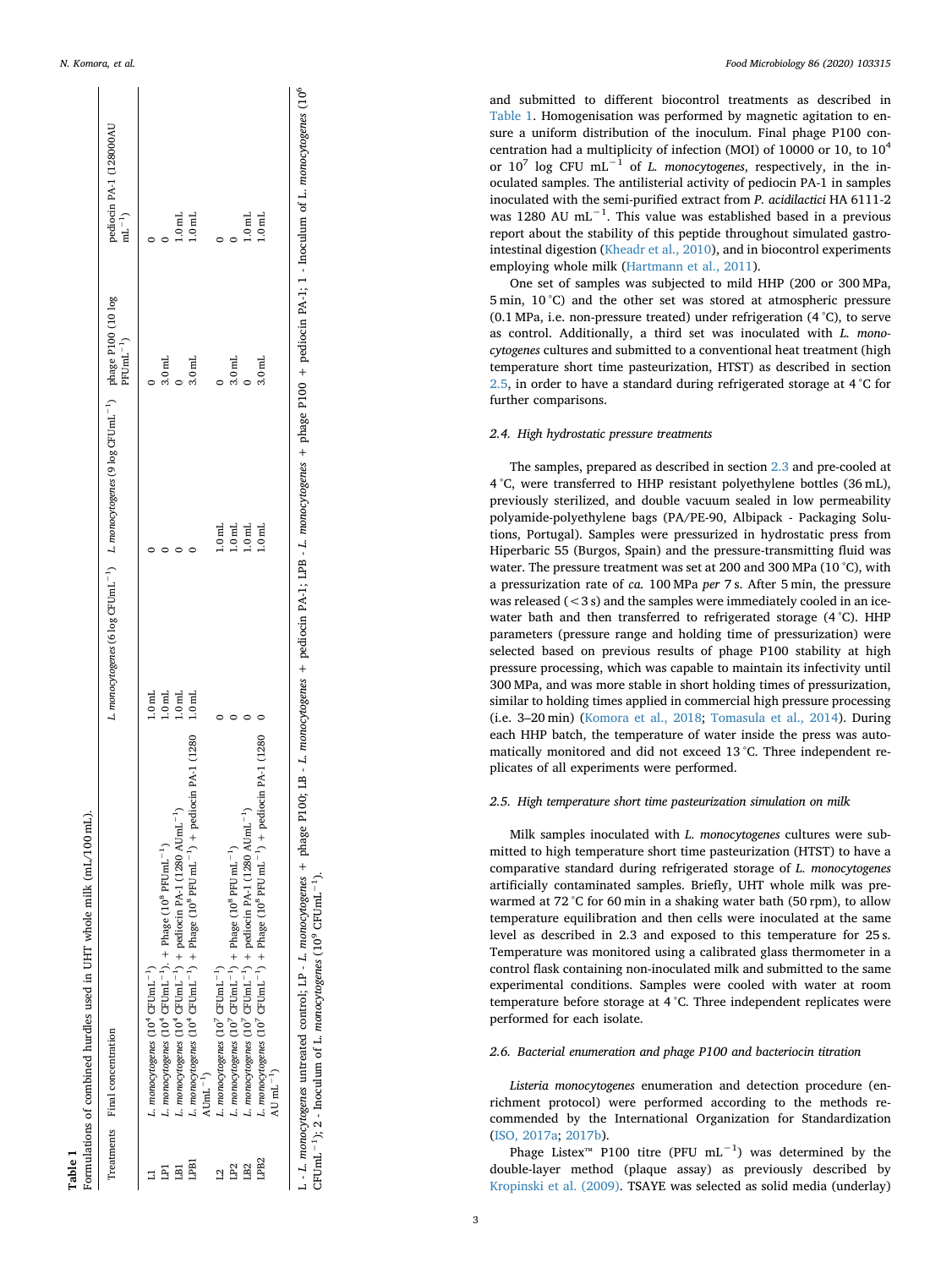and TSBYE, containing 7 g L<sup>-1</sup> of bacteriological agar (Pronadisa, Madrid, Spain), was used as molten soft agar (overlay). The diluent chosen was PBS (0.1 M, pH 7.4) and the detection limit of the enumeration technique was 10 PFU mL<sup> $-1$ </sup>.

Antilisterial activity of pediocin PA-1 was measured by two-fold dilutions and the spot-on-the-lawn method described by [van Reenen](#page-8-26) [et al. \(1998\)](#page-8-26) and expressed in arbitrary units (AU) mL<sup>-1</sup>. One AU is defined as the reciprocal of the highest dilution showing a clear zone of growth inhibition of target bacteria. *Listeria monocytogenes* Scott A and *L. innocua* 2030c were selected as target bacteria.

#### *2.7. Bacteriocin PA-1 stability in milk during refrigerated storage at 4 °C*

The antilisterial activity of pediocin PA-1 produced by *P. acidilactici* strain HA-6111-2 was evaluated in the UHT whole milk and in ammonium acetate buffer (pH 6.5) as a control during the 7 days of refrigerated storage at 4 °C. At pre-set time intervals (0, 1, 3 and 7 days) samples were subjected to titration protocol as described in 2.6. All experiments were conducted in three independent replicates.

#### *2.8. Phage Listex™ P100 stability in milk during refrigerated storage at 4 °C*

The ability of phage Listex™ P100 to maintain its stability and viability during shelf-life storage (4 °C) of UHT whole milk after HHP treatment was assessed. At pre-set time intervals (0, 1, 3 and 7 days), non- and pressure-treated samples were analysed. All experiments were conducted in three independent replicates.

#### *2.9. Statistical analysis*

Microbial and phage titration values were expressed as logarithmic reductions using the equation:  $log (N_0/N)$ , where N is the microbial cell density/phage titre at a particular sampling time and  $N_0$  is the initial cell density/phage titre. The differences were analysed using the oneway analysis of variances (ANOVA) with Tukey's post-hoc test (SPSS, Version 23.0, Inc., Chicago, IL) when homogeneity of variance was assumed. The data obtained using the detection procedure was expressed as presence or absence of *L. monocytogenes* and significant differences were determined using the chi-square test (SPSS, Version 23.0). The possibility of synergistic effect between the hurdles applied in combination in this study was analysed. The formula applied and the data of logarithmic reduction for theoretical additive effect and for the observed effects are available in Supplementary Table 1.

#### **3. Results**

#### *3.1. Inactivation of L. monocytogenes in UHT whole milk*

The survival of *L. monocytogenes*, inoculated at 104 CFU mL−1 and submitted to different combined treatments in UHT whole milk, during storage at 4 °C for 7 days is presented in [Fig. 1](#page-4-0) and in the Supplementary Fig. 1; [Table 2](#page-4-1) summarizes results obtained for *Listeria* detection method. For both strains and also for non- and pressuretreated samples, the combined effect between phage P100 and pediocin PA-1 resulted in levels of *L. monocytogenes* below the detection limit of the enumeration technique  $(100 \text{ CFU mL}^{-1})$  immediately after treatment; *L. monocytogenes* was absent in samples pressurized at 200 and 300 MPa for 5 min whereas presence was still observed by the enrichment protocol in non-pressure treated samples (0.1 MPa) up to seven days of refrigerated storage. *Listeria monocytogenes* was not detected in pressurized samples (200 and 300 MPa) inoculated with phage P100; a better approach in terms of practical application on the inactivation of *L. monocytogenes* at levels of  $10^4$  CFU mL<sup> $-1$ </sup> compared to the combined application of phage and pediocin PA-1; synergism between HHP (200 and 300 MPa) and phage P100 was observed during all shelf-life for both Lm Scott A and Lm 1751.

Pediocin PA-1 demonstrated to be useful to control Lm Scott A in UHT whole milk, whereas strain Lm 1751 was more resistant to the bacteriocin; in non-pressure treated samples, pediocin PA-1 reduced Lm Scott A to below the detection limit of the enumeration technique and no recovery was observed; for Lm 1751 strain similar results concerning the logarithmic reduction were only achieved in combination with HHP (300 MPa, 5min). Synergism between phage P100 and pediocin PA-1 was observed for Lm 1751 in non-pressurized samples at three and seven days of storage ([Fig. 1](#page-4-0), G-H); for Lm Scott A, synergism in nonpressurized samples was only observed immediately after treatment (i.e. 2 h after inoculation). The regrowth of *L. monocytogenes* was observed in non-pressurized samples treated with phage P100 for both strains.

Results obtained from samples inoculated with 10<sup>7</sup> CFU mL−1 of *L. monocytogenes* are presented in [Fig. 2](#page-5-0). In pressurized samples, an initial reduction of *L. monocytogenes* in UHT milk samples immediately after treatment (ranging from 0.01 to 2.86 and from 0.07 to 2.31 log cycles reduction for Lm Scott A and Lm 1751, respectively) was observed. For 200 MPa or 300 MPa treated samples inoculated with both phage P100 and pediocin PA-1, following the initial reduction no growth was detected up to the seventh day of storage at 4 °C. Non-pressurized samples treated with phage P100 or pediocin PA-1 or both registered a decrease on the first day, followed by a regrowth of Lm 1751 during refrigerated storage. *L. monocytogenes* Scott A inoculated with pediocin PA-1 decreased until the end of storage. For Lm Scott A, the most effective treatment was the combination of HHP and pediocin PA-1, which resulted in the higher inactivation rate from day one to the end of storage. Synergism between HHP (200 and 300 MPa) and pediocin PA-1 was observed ([Fig. 2 A-](#page-5-0)D) during all storage; synergism between HHP (200 and 300 MPa) and phage P100 was only observed immediately after treatment.

For samples inoculated with Lm 1751, the most effective treatment was the combination of HHP (300 MPa), phage P100 and pediocin PA-1 (*P* < 0.05); synergism between HHP (300 MPa), phage P100 and pediocin PA-1 was observed during storage. For samples pressurized at 200 MPa synergism between HHP, phage P100 and pediocin was only observed at the end of storage [\(Fig. 2](#page-5-0), H). Synergism between HHP (200 MPa) and P100 was observed for Lm 1751 inoculated samples ([Fig. 2 E-](#page-5-0)F), although a synergistic effect for the combination of HHP (300 MPa) and phage P100 was only observed in the beginning of the storage period (day one) with subsequent simple additive effect detected. Synergism between HHP and pediocin PA-1 was not observed for samples inoculated with Lm 1751 at contamination level of  $10^7$  CFU mL<sup>-1</sup>.

#### *3.2. Comparison of non-thermal approach to the HTST pasteurization*

For samples inoculated with 10<sup>4</sup> CFU mL−1, *L. monocytogenes* was eliminated by both HTST pasteurization and HHP (300 MPa, 5 min, 10 °C) in combination with phage P100 [\(Table 2\)](#page-4-1). For samples inoculated with  $10^7$  CFU mL<sup>-1</sup>, HTST pasteurization resulted in a higher inactivation compared with all non-thermal combinations, which were unable to eliminate *L. monocytogenes*.

#### *3.3. Stability of biocontrol agents during HHP and refrigerated storage at 4 °C*

To evaluate the stability of the antimicrobial agents during storage, non- and pressure-treated samples of UHT whole milk were stored at 4 °C for 7 days, and phage and bacteriocin titres were evaluated at specific time periods ([Tables 3 and 4](#page-6-0) and Supplementary Table 2). In non-pressurized samples, no significant differences were observed for all phage titres ( $P > 0.05$ ). In samples submitted to HHP a slight reduction in P100 titres was registered immediately after treatment, but afterwards phage titres remained stable throughout the 7 days of refrigerated storage ( $P > 0.05$ ). Furthermore, when phage P100 was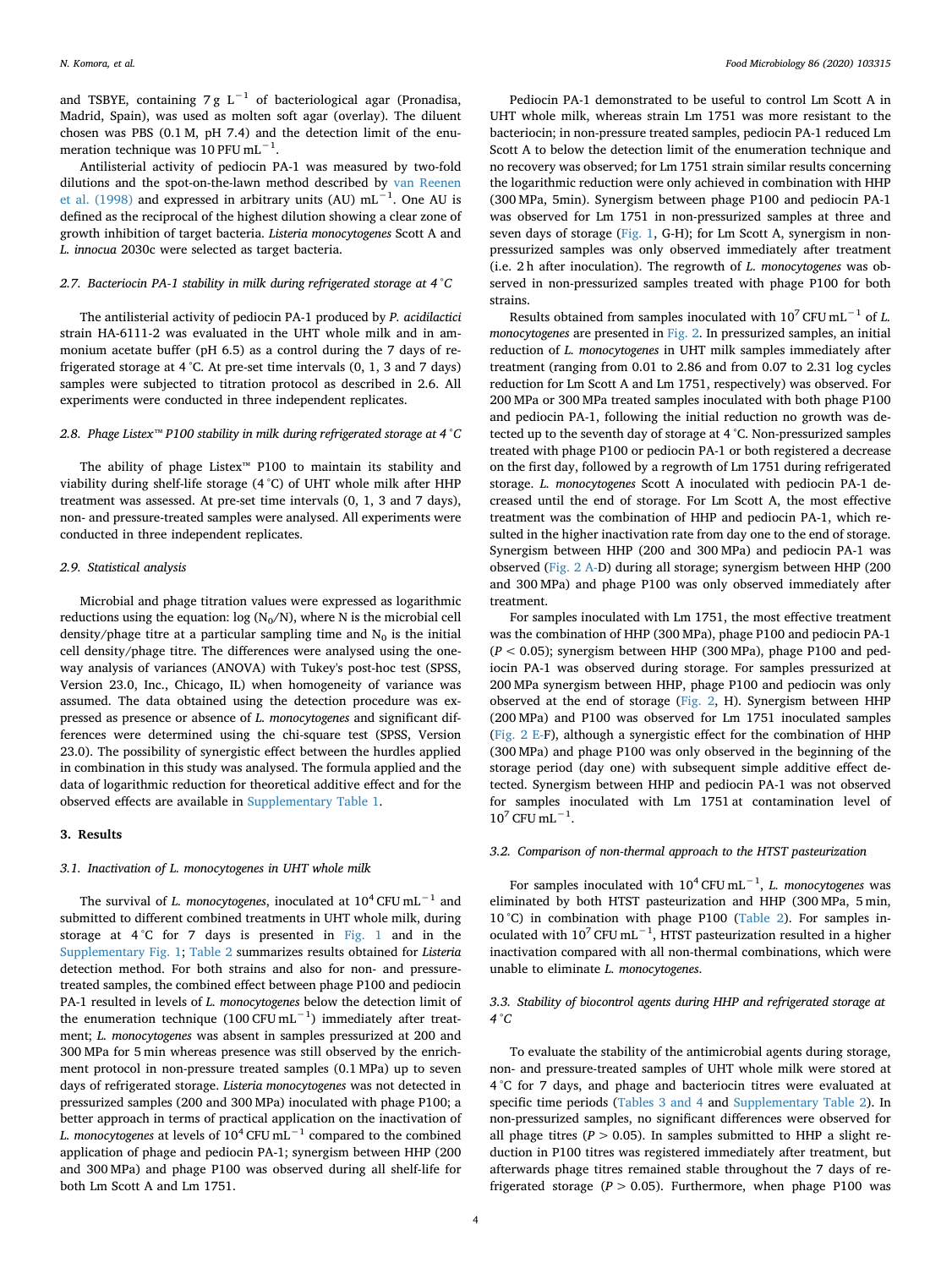<span id="page-4-0"></span>

**Fig. 1.** Effect of different biocontrol strategies on the survival of *L. monocytogenes* strains at an initial level of 104 CFU mL−1 on UHT milk throughout 7 days of storage at 4 °C: A) Lm 1751 after treatment (2 h). B) Lm 1751 after one day. C) Lm 1751 after three days. D) Lm 1751 after seven days. Values are the average ± standard deviation (error bars) of three independent experiments. Means with the same letter are not statistically different from each other (*P* > 0.05). Pressure: 0.1 MPa ( ); 200 MPa ( ); 300 MPa ( ): \* indicates samples where the synergism between phage P100 and pediocin PA-1 was observed.

applied in combination with pediocin PA-1 (1280 AUmL−1), the presence of the antimicrobial peptide did not affect the phage titres during the whole storage period ( $P > 0.05$ ). Pediocin PA-1 concentration in milk samples remained stable until the third day of storage, becoming undetectable from this day onwards, until the last sampling. Control samples of semi-purified pediocin PA-1 stored in ammonium acetate buffer at the same conditions showed no significant differences in concentration during the entire storage period  $(P > 0.05)$ .

#### **4. Discussion**

The combined effect between the applied hurdles has proven to be an efficient system to inactivate *L. monocytogenes*.

It was demonstrated that at a contamination level of  $10^4$  CFU mL<sup>-1</sup> different synergisms were able to reduce *L. monocytogenes* below the detection limit of the enumeration technique. The combination of HHP and phage resulted in the complete inactivation of *Listeria*  $(10^4$  CFU mL<sup>-1</sup>) in artificially contaminated milk samples, for the two strains tested; globally (for both strains and both inoculum levels

#### <span id="page-4-1"></span>**Table 2**

| Recovery of L. <i>monocytogenes</i> after enrichment protocol in UHT whole milk during refrigerated storage (4 °C). |  |
|---------------------------------------------------------------------------------------------------------------------|--|
|---------------------------------------------------------------------------------------------------------------------|--|

|                     | Antimicrobial agent         | Recovery of Listeria monocytogenes after enrichment protocol ISO 11290-2:2017 |                          |                          |                |                          |                |            |         |  |  |  |
|---------------------|-----------------------------|-------------------------------------------------------------------------------|--------------------------|--------------------------|----------------|--------------------------|----------------|------------|---------|--|--|--|
| Process condition   |                             | Sampling time                                                                 |                          |                          |                |                          |                |            |         |  |  |  |
|                     |                             | AT                                                                            |                          | 1 day                    |                | 3 days                   |                | 7 days     |         |  |  |  |
|                     |                             | Lm Scott A                                                                    | Lm 1751                  | Lm Scott A               | Lm 1751        | Lm Scott A               | Lm 1751        | Lm Scott A | Lm 1751 |  |  |  |
| 0.1 MPa (control)   | Control*                    | $^{+}$                                                                        | $+$                      | $^{+}$                   | $^{+}$         | $^{+}$                   | $^{+}$         | $^{+}$     |         |  |  |  |
|                     | Phage P100*                 | $^{+}$                                                                        | $^{+}$                   | $^{+}$                   | $^{+}$         | $^{+}$                   | $^{+}$         | $^{+}$     |         |  |  |  |
|                     | Pediocin PA-1*              |                                                                               | $\pm$                    |                          |                |                          | $\pm$          |            |         |  |  |  |
|                     | Phage P100 + pediocin PA-1* | $+$                                                                           | $+$                      | $^{+}$                   | $^{+}$         | $^{+}$                   | $^{+}$         | $^{+}$     |         |  |  |  |
| 200 MPa HHP         | Control*                    | $^{+}$                                                                        | $^{+}$                   | $^{+}$                   | $+$            | $^{+}$                   | $^{+}$         | $^{+}$     |         |  |  |  |
|                     | Phage P100*                 |                                                                               |                          |                          |                |                          |                |            |         |  |  |  |
|                     | Pediocin PA-1*              |                                                                               | $+$                      | $\blacksquare$           | $+$            | ٠                        | $^{+}$         |            |         |  |  |  |
|                     | Phage P100 + pediocin PA-1* | $\blacksquare$                                                                |                          | ۰                        | ۰              | ۰                        | $\blacksquare$ |            |         |  |  |  |
| 300 MPa HHP         | Control*                    | $^{+}$                                                                        | $^{+}$                   | $^{+}$                   | $+$            | $+$                      | $^{+}$         | $^{+}$     |         |  |  |  |
|                     | Phage P100*                 |                                                                               |                          | -                        | $\blacksquare$ | $\blacksquare$           |                |            |         |  |  |  |
|                     | Pediocin PA-1*              |                                                                               | -                        | $\overline{\phantom{0}}$ | -              | $\blacksquare$           | -              |            |         |  |  |  |
|                     | Phage P100 + pediocin PA-1* | $\blacksquare$                                                                |                          |                          | ۰              | $\blacksquare$           |                |            |         |  |  |  |
| HTST pasteurization | Control*                    |                                                                               |                          |                          | $\blacksquare$ | $\overline{\phantom{0}}$ |                |            |         |  |  |  |
|                     | Control**                   |                                                                               | $\overline{\phantom{0}}$ | $\blacksquare$           | ٠              | ٠                        |                |            |         |  |  |  |

Lm – *L. monocytogenes*; AT – 2 h after treatment; (+) presence of *L. monocytogenes*; (−) absence of *L. monocytogenes*; (\*) 10<sup>4</sup> CFU mL−1 of *L. monocytogenes*; (\*\*) 10<sup>7</sup> CFU mL−1 of *L. monocytogenes.*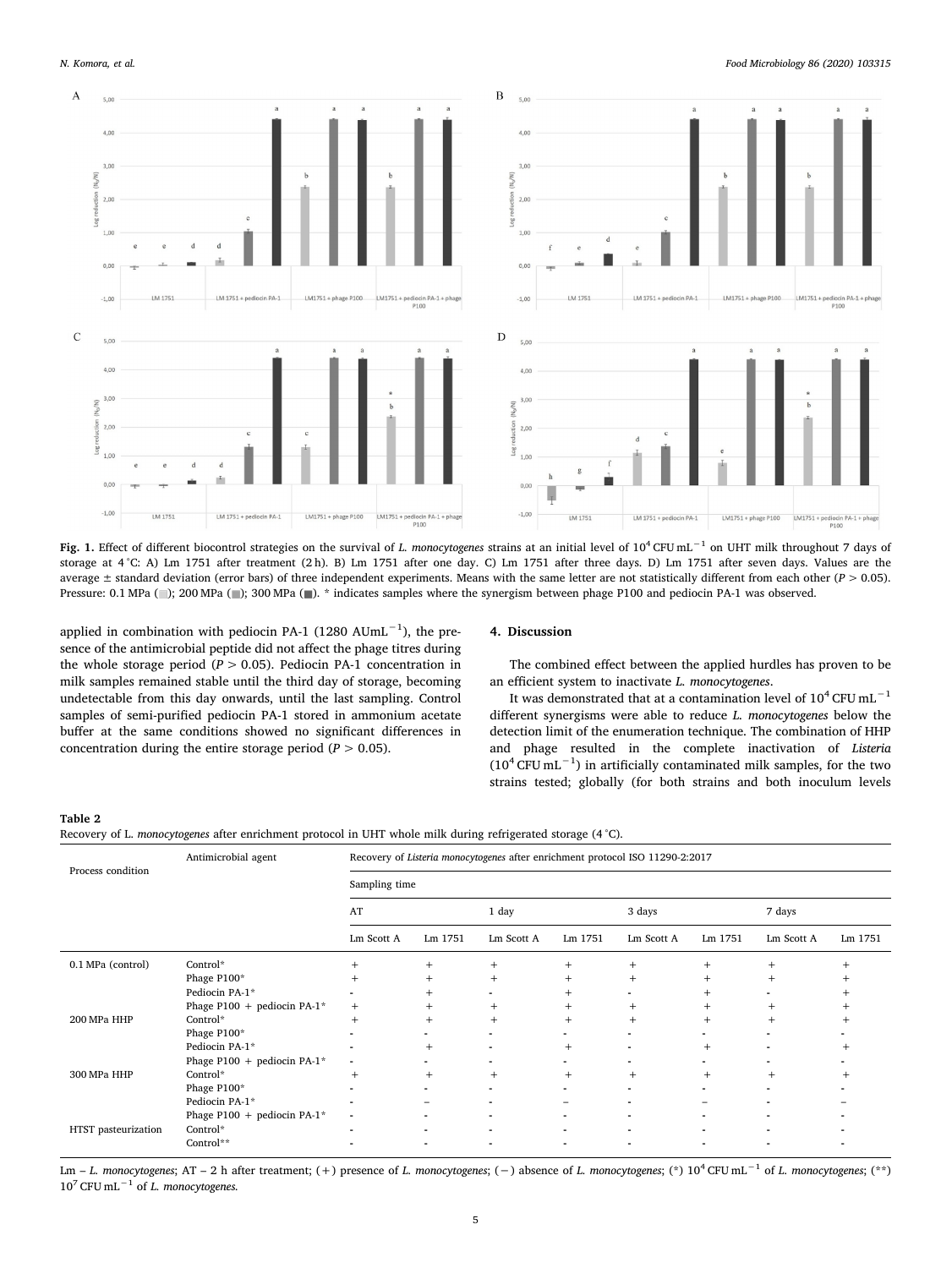

<span id="page-5-0"></span>

**Fig. 2.** Effect of different biocontrol strategies on the survival of *L. monocytogenes* strains at an initial level of 107 CFU mL−1 on UHT milk throughout 7 days of storage at 4 °C: A) Lm Scott A after treatment (2 h). B) Lm Scott A after 1 day C) Lm Scott A after three days. D) Lm Scott A after seven days. E) Lm 1751 after treatment (2 h). F) Lm 1751 after one day. G) Lm 1751 after three days. H) Lm 1751 after seven days. Values are the average ± standard deviation (error bars) of three independent experiments. Means with the same letter are not statistically different from each other (*P* > 0.05). Pressure: 0.1 MPa (<sup>-</sup>); 200 MPa (<sup>-</sup>); 300 MPa  $(\blacksquare).^*$  indicates samples where the synergism between phage P100 and pediocin PA-1 was observed.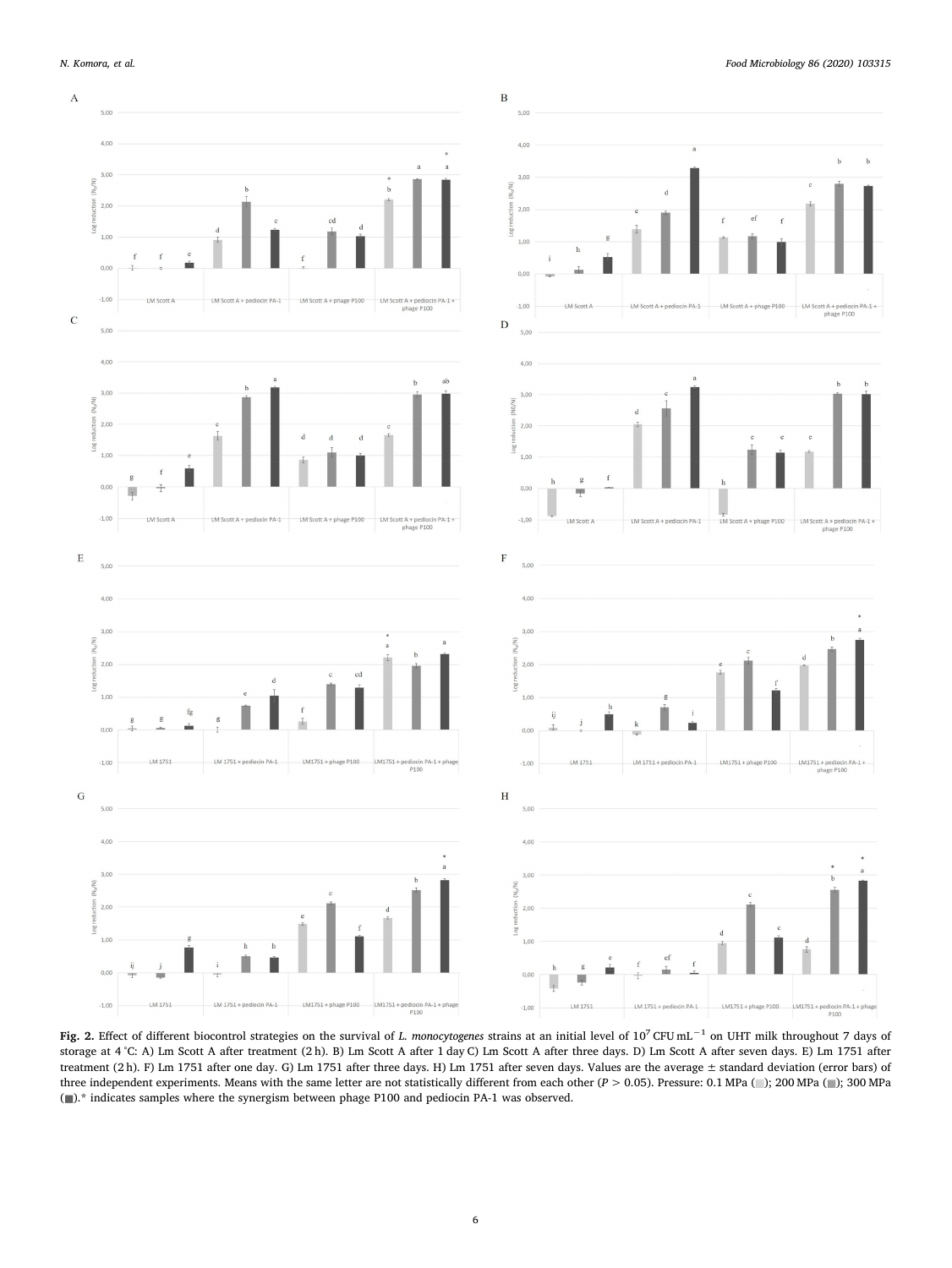#### <span id="page-6-0"></span>**Table 3**

|  |  |  | Phage titer of non- and pressure-treated samples of UHT whole milk during storage at 4 °C for 7 days. |  |
|--|--|--|-------------------------------------------------------------------------------------------------------|--|
|--|--|--|-------------------------------------------------------------------------------------------------------|--|

| Pressure  | Applied hurdles         | Phage titer ( $log$ PFU mL <sup>-1</sup> ) |                 |                 |                 |                 |  |  |  |
|-----------|-------------------------|--------------------------------------------|-----------------|-----------------|-----------------|-----------------|--|--|--|
|           |                         | Time (days)                                |                 |                 |                 |                 |  |  |  |
|           |                         | <b>BT</b>                                  | AT              |                 | 3               |                 |  |  |  |
| $0.1$ MPa | phage P100              | $8.08 \pm 0.01$                            | $8.16 \pm 0.02$ | $8.25 + 0.01$   | $8.24 \pm 0.02$ | $8.14 \pm 0.02$ |  |  |  |
|           | phage + pediocin PA-1   | $8.24 \pm 0.01$                            | $8.10 \pm 0.02$ | $8.11 + 0.03$   | $8.11 + 0.03$   | $8.12 \pm 0.02$ |  |  |  |
| 200 MPa*  | phage P100              | $8.17 \pm 0.02$                            | $7.89 \pm 0.03$ | $7.94 \pm 0.02$ | $7.88 + 0.04$   | $7.84 \pm 0.05$ |  |  |  |
|           | phage + pediocin PA-1   | $8.14 \pm 0.03$                            | $7.92 \pm 0.03$ | $7.87 \pm 0.04$ | $7.89 + 0.03$   | $7.93 \pm 0.01$ |  |  |  |
| 300 MPa*  | phage P100              | $8.13 \pm 0.07$                            | $7.06 \pm 0.08$ | $7.21 + 0.09$   | $7.07 + 0.10$   | $7.04 + 0.06$   |  |  |  |
|           | $phage + pediocin PA-1$ | $8.20 \pm 0.07$                            | $7.15 \pm 0.15$ | $7.20 \pm 0.04$ | $7.15 \pm 0.11$ | $7.03 + 0.02$   |  |  |  |

(\*) Significant differences (*P* < 0.05) observed only between phage titer of non- and HHP-treated samples. Lm inoculum concentration, isolate and combined hurdle did not affect the phage titer during refrigerated storage (*P* > 0.05); complete data can be found in Supplementary Table 2. Results are expressed as means of three independent experiments ± standard deviation.

tested), the synergism between HHP and phage P100 performed better in the lower pressure applied in this study (i.e. 200 MPa), which is in accordance with the previous findings regarding phage P100 stability that is partially lost at 300 MPa, even in a protective matrix as UHT whole milk ([Komora et al., 2018](#page-8-25)). The synergism resulting from the application of HHP (300 MPa) and pediocin PA-1 was able to completely inactivate Lm 1751 at the inoculum of  $10^4$  CFU mL<sup>-1</sup>. The effectiveness of each of these natural biocontrol agents *per se* in high pressure processing was shown to be dependent on its stability during HHP as well as on the intrinsic resistance of the different *Listeria* strains to these antimicrobials and the inoculum level.

Overall, besides the promising reductions obtained, the combined application of biocontrol agents (i.e. phage and bacteriocin) in nonpressurized milk samples was unable to result in the elimination of both *L. monocytogenes* strains. Regarding Lm 1751, a synergistic effect between phage P100 and pediocin PA-1 was observed for non-pressurized samples at both contamination levels; at a contamination level of  $10^4$  CFU mL<sup>-1</sup>, synergism was only observed in the end points (i.e. three and seven days) of refrigerated storage, whereas at the higher contamination level it was observed immediately after treatment until the day three of shelf-life. Synergism between phage/endolysin and bacteriocins has been described as well as the regrowth of target bacteria or the incomplete bacterial inactivation in this type of synergism, being the effectiveness of the biocontrol directly linked to the complexity of the food matrix and to the behaviour and stability of biocontrol agents ([Baños et al., 2016](#page-7-3); [Ibarra-Sánchez et al., 2018](#page-8-34); [Leverentz et al., 2003](#page-8-10); [Rodríguez-Rubio et al., 2015;](#page-8-11) [Wang et al., 2017](#page-8-13)).

It was demonstrated a synergistic effect of phage P100, pediocin PA-1 and HHP (300 MPa) to eliminate high levels of Lm 1751 (i.e. 10<sup>7</sup> CFU mL−1) in milk. Although promising results from synergistic application of bacteriocins and phages, or HHP and phage, for the nonthermal processing/biocontrol of milk were described [\(Rodríguez-](#page-8-11)[Rubio et al., 2015;](#page-8-11) [Tabla et al., 2012](#page-8-22)), to the best of our knowledge, this is the first report combining both phages and bacteriocins as additional hurdles in mild high pressure processing. [Rodríguez-Rubio et al. \(2015\)](#page-8-11) studied the synergistic effect between coagulin C23 and Listeriophages FWLLm1 and FWLLm3 to eliminate *L. monocytogenes* in milk and reported an effective reduction of *L. monocytogenes* during initial days of storage, followed by a regrowth of *L. monocytogenes* in FWLLm3 treated samples after six days of refrigerated storage (4 °C). [Tabla et al. \(2012\)](#page-8-22) investigated the improvement of bacteriophages philPLA35 and philPLA88 performance by HHP against *Staphylococcus aureus* in milk and also described an effective synergism and a slight regrowth of *S. aureus* after 48 h of incubation at 25 °C. Besides the regrowth of pathogenic bacteria and the fact that recovery of cells under enrichment conditions was not assessed by both studies, it is important to point out the relevance of sublethal injured cells of *L. monocytogenes* during storage, especially according to the notorious ability of *L. monocytogenes* to recover during refrigerated shelf-life. In addition, the evaluation of the presence or absence of *L. monocytogenes* cells should be addressed for a proposed decontamination process since many countries have adopted the zero-tolerance approach to *L. monocytogenes* ([Warriner and Namvar,](#page-8-35) [2009\)](#page-8-35). Furthermore it would be possible to reduce the pressure required to eliminate *L. monocytogenes* in milk samples, usually 600 MPa for 4–6 min [\(Buzrul, 2017\)](#page-7-11) using combined mild HHP with biocontrol agents. Operating at lower pressures results in energy saving as well as reduced costs associated with the maintenance of HHP equipment ([Oliveira et al., 2015\)](#page-8-7). Another advantage is the minimal processing of milk in terms of biochemical changes, since pressures in the range of 100–300 MPa imply changes in casein micelles sizes, although with minimal and reversible changes in the quaternary, tertiary or secondary structure of milk proteins [\(Rastogi et al., 2007\)](#page-8-36).

**Table 4**

| Pressure  | Sample                  | AU mL $^{-1a}$ |          |             |          |                |          |                |          |                |          |  |
|-----------|-------------------------|----------------|----------|-------------|----------|----------------|----------|----------------|----------|----------------|----------|--|
|           |                         | Time (days)    |          |             |          |                |          |                |          |                |          |  |
|           |                         | BT             |          | AT          |          |                |          | 3              |          | 7              |          |  |
|           |                         | Lm Scott $A^*$ | Li 2030c | Lm Scott A* | Li 2030c | Lm Scott $A^*$ | Li 2030c | Lm Scott $A^*$ | Li 2030c | Lm Scott $A^*$ | Li 2030c |  |
| $0.1$ MPa | Milk*                   | 1280           | 640      | 11280       | 640      | 1280           | 640      | 1280           | 640      | n/d            | n/d      |  |
|           | Ammonium acetate buffer | 1280           | 640      | 1280        | 640      | 1280           | 640      | 1280           | 640      | 1280           | 640      |  |
| 200 MPa   | Milk*                   | 1280           | 640      | 1280        | 640      | 1280           | 640      | 1280           | 640      | n/d            | n/d      |  |
|           | Ammonium acetate buffer | 1280           | 640      | 1280        | 640      | 1280           | 640      | 1280           | 640      | 1280           | 640      |  |
| 300 MPa   | Milk*                   | 1280           | 640      | 1280        | 640      | 1280           | 640      | 1280           | 640      | n/d            | n/d      |  |
|           | Ammonium acetate buffer | 1280           | 640      | 640         | 640      | 640            | 640      | 640            | 640      | 640            | 640      |  |

Stability of pediocin PA-1 produced by *Pediococcus acidilactici* strain HA-6111-2 during storage at 4 °C in non- and pressurized milk and ammonium acetate buffer.

BT - before treatment; AT- 2h after treatment; n/d - not detectable; <sup>a</sup> AU - antimicrobial activity expressed as arbitrary units *per* mL. One AU was defined as the reciprocal of the highest dilution showing a clear zone of growth inhibition. \*Similar values were observed for Lm 1751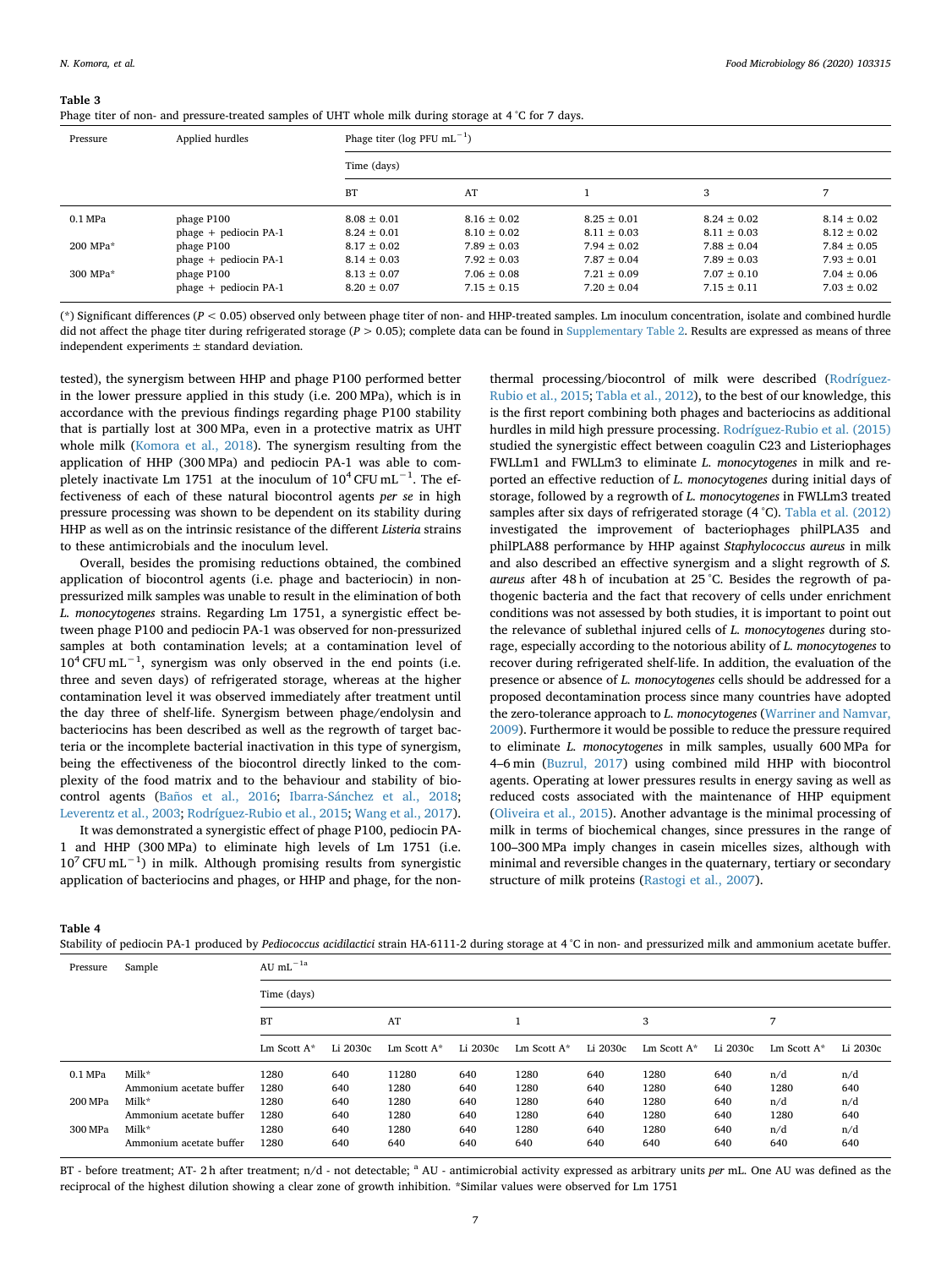Concerning the MOI value used, a decrease in bactericidal effect of phage synergisms was observed when a high level of contamination was assumed, being the most effective reductions achieved *ca.* 2.86 log cycles. Besides MOI being considered the ratio of adsorbed phage to bacteria, the impact of changes in bacterial density on MOI is not straightforward ([Abedon, 2016](#page-7-12)); [Kudva et al. \(1999\)](#page-8-37) studied the biocontrol of *Escherichia coli* O157:H7 by O157-specific phages and also described a higher MOI required (i.e. MOI of 103 PFU/CFU) to efficiently killing *E. coli* O157:H7, whereas MOIs ranging from 10−3 to 102 resulted in minimal decline in bacterial titre. The application of pediocin PA-1 (1280 AU mL<sup>-1</sup>) also had a decrease in its bactericidal activity at high contamination level. Similarly, [Carnio et al. \(2000\),](#page-7-13) studied the effect of *in-situ* production of micrococcin P1 by food-grade strain *Staphylococcus equorum* WS2733 in soft cheese and also described the phenomenon of contamination level dependence in bactericidal effect of bacteriocin.

The SPO1-like *Listeria* phages are well known for their ability to support refrigerated storage in various food matrices; results from several studies demonstrated that phage P100 and phage A511 can be successfully applied without compromising sensorial characteristics in dairy, meat and fisheries matrices and ready-to-eat products, whereas in fruit and vegetable matrices it is only supported by matrices with high pH ([Chibeu et al., 2013;](#page-7-2) [Guenther et al., 2009;](#page-8-38) [Oliveira et al.,](#page-8-39) [2014;](#page-8-39) [Soni et al., 2012\)](#page-8-40). Dairy matrices are specially favourable matrices for application of phages since some phages require divalent ions such as  $Ca^{2+}$  for attachment or intracellular growth [\(Landry and](#page-8-41) [Zsigray, 1980](#page-8-41)). Under high pressure processing, phage P100 remained stable until 300 MPa according to the complexity of food matrices, being dairy and fermented meat products protective matrices ([Komora](#page-8-25) [et al., 2018\)](#page-8-25). Additionally, [Tabla et al. \(2012\)](#page-8-22) studied the combined effect of HHP (400 MPa, 5 min, 10 °C) with phages philPLA35 and philPLA88 to promote *S. aureus* inactivation in milk and concluded that pressurized phage also maintained its infectivity. Decrease in activity of bacteriocins incorporated in food systems during shelf-life of products is well documented [\(Ananou et al., 2010;](#page-7-14) [Baños et al., 2016](#page-7-3)). [Baños et al.](#page-7-3) [\(2016\),](#page-7-3) evaluating the synergistic effect of phage P100 and enterocin AS-48 to control *L. monocytogenes* in fish fillets, described a gradual decrease in the recovery of enterocin AS-48 from the fillets tissue during storage at 4 °C. Normally, adsorption of bacteriocin is directly related to retention to fat components, as well as to slower diffusion in complex matrices and irregular distribution. In this sense, the lower titration of semi-purified pediocin PA-1 in milk on the final day of storage can be attributed to the retention to fat components, since it maintained the titre when stored in ammonium acetate buffer.

#### **5. Conclusion**

In this preliminary study, at a contamination level of  $10^4$  CFU mL<sup>-1</sup>, the presence of phage P100 in pressurized samples contributed to the non recovery of *L. monocytogenes* during the refrigerated shelf-life of milk, being the efficacy of this treatment comparable to the HTST pasteurization. At a high contamination level ( $10<sup>7</sup>$  CFU mL<sup>-1</sup>), the synergistic effect of the phage P100, pediocin PA-1 and HHP (300 MPa) against *L. monocytogenes* has been described in a food matrix for the first time. Nevertheless, this treatment was not as effective as the thermal treatment (HTST). Further studies should be carried out in order to better understand the mechanisms responsible for inactivation of *L. monocytogenes* in non-thermal conditions and in the presence of biocontrol agents in different food matrices. It should be highlighted that only two strains of *L. monocytogenes* were investigated, both of serotype 4b. Given the high diversity among the strains belonging to the species *L. monocytogenes*, serotype classification is not definitive for predicting phenotypic behaviour. Nevertheless current findings need to be further validated for other strains.

#### **Acknowledgments**

This work was supported by project "Biological tools for adding and defending value in key agro-food chains (bio - n2 - value)", nº NORTE-01-0145-FEDER-000030, funded by Fundo Europeu de Desenvolvimento Regional (FEDER), under Programa Operacional Regional do Norte - Norte2020. It was also co-financed by FCT/MEC and FEDER to QOPNA research Unit (FCT UID/QUI/00062/2013), within the PT2020 Partnership Agreement. We would also like to thank the scientific collaboration under the FCT project UID/Multi/50016/ 2019. Financial support for authors Sónia Marília Castro, Vânia Ferreira and Cláudia Maciel was provided by FCT through fellowships SFRH/ BPD/71723/2010, SFRH/BPD/72617/2010 and SFRH/BD/104016/ 2014, respectively.

#### **Appendix A. Supplementary data**

Supplementary data to this article can be found online at [https://](https://doi.org/10.1016/j.fm.2019.103315) [doi.org/10.1016/j.fm.2019.103315.](https://doi.org/10.1016/j.fm.2019.103315)

#### **References**

- <span id="page-7-12"></span>Abedon, S.T., 2016. Phage therapy dosing: the problem(s) with multiplicity of infection (MOI). Bacteriophage 6, e1220348. [https://doi.org/10.1080/21597081.2016.](https://doi.org/10.1080/21597081.2016.1220348) [1220348.](https://doi.org/10.1080/21597081.2016.1220348)
- <span id="page-7-4"></span>Ahmadi, H., Anany, H., Walkling-Ribeiro, M., Griffiths, M.W., 2015. Biocontrol of Shigella flexneri in ground beef and Vibrio cholerae in seafood with bacteriophageassisted high hydrostatic pressure (HHP) treatment. Food Bioprocess Technol. 8, 1160–1167. <https://doi.org/10.1007/s11947-015-1471-6>.
- <span id="page-7-7"></span>Albano, H., Oliveira, M., Aroso, R., Cubero, N., Hogg, T., Teixeira, P., 2007a. Antilisterial activity of lactic acid bacteria isolated from "Alheiras" (traditional Portuguese fermented sausages): in situ assays. Meat Sci. 76, 796–800. [https://doi.org/10.1016/j.](https://doi.org/10.1016/j.meatsci.2007.01.019) [meatsci.2007.01.019.](https://doi.org/10.1016/j.meatsci.2007.01.019)
- <span id="page-7-10"></span>Albano, H., Todorov, S.D., van Reenen, C.A., Hogg, T., Dicks, L.M.T., Teixeira, P., 2007b. Characterization of two bacteriocins produced by Pediococcus acidilactici isolated from "Alheira", a fermented sausage traditionally produced in Portugal. Int. J. Food Microbiol. 116, 239–247. [https://doi.org/10.1016/j.ijfoodmicro.2007.01.011.](https://doi.org/10.1016/j.ijfoodmicro.2007.01.011)
- <span id="page-7-0"></span>Almeida, G., Magalhães, R., Carneiro, L., Santos, I., Silva, J., Ferreira, V., Hogg, T., Teixeira, P., 2013. Foci of contamination of Listeria monocytogenes in different cheese processing plants. Int. J. Food Microbiol. 167 (3), 303–309. [https://doi.org/](https://doi.org/10.1016/j.ijfoodmicro.2013.09.006) 10.1016/j.ijfoodmicro.2013.09.006. [https://doi.org/10.1016/j.ijfoodmicro.2013.](https://doi.org/10.1016/j.ijfoodmicro.2013.09.006) [09.006](https://doi.org/10.1016/j.ijfoodmicro.2013.09.006).
- <span id="page-7-14"></span>Ananou, S., Baños, A., Maqueda, M., Martínez-Bueno, M., Gálvez, A., Valdivia, E., 2010. Effect of combined physico-chemical treatments based on enterocin AS-48 on the control of Listeria monocytogenes and Staphylococcus aureus in a model cooked ham. Food Control 21, 478–486. [https://doi.org/10.1016/j.foodcont.2009.07.010.](https://doi.org/10.1016/j.foodcont.2009.07.010)
- <span id="page-7-3"></span>Baños, A., García-López, J.D., Núñez, C., Martínez-Bueno, M., Maqueda, M., Valdivia, E., 2016. Biocontrol of Listeria monocytogenes in fish by enterocin AS-48 and Listeria lytic bacteriophage P100. LWT - Food Sci. Technol. 66, 672–677. [https://doi.org/10.](https://doi.org/10.1016/j.lwt.2015.11.025) [1016/j.lwt.2015.11.025](https://doi.org/10.1016/j.lwt.2015.11.025).
- <span id="page-7-1"></span>Bidlas, E., Lambert, R.J.W., 2008. Quantification of hurdles: predicting the combination of effects — interaction vs. non-interaction. Int. J. Food Microbiol. 128, 78–88. <https://doi.org/10.1016/j.ijfoodmicro.2008.06.030>.
- <span id="page-7-5"></span>Bover-Cid, S., Serra-Castelló, C., Dalgaard, P., Garriga, M., Jofré, A., 2019. New insights on Listeria monocytogenes growth in pressurised cooked ham: a piezo-stimulation effect enhanced by organic acids during storage. Int. J. Food Microbiol. 290, 150–158. [https://doi.org/10.1016/j.ijfoodmicro.2018.10.008.](https://doi.org/10.1016/j.ijfoodmicro.2018.10.008)
- <span id="page-7-6"></span>Bruschi, C., Komora, N., Castro, S.M., Saraiva, J., Ferreira, V.B., Teixeira, P., 2017. High hydrostatic pressure effects on Listeria monocytogenes and L. innocua: evidence for variability in inactivation behaviour and in resistance to pediocin bacHA-6111-2. Food Microbiol. 64, 226–231. <https://doi.org/10.1016/j.fm.2017.01.011>.
- <span id="page-7-11"></span>Buzrul, S., 2017. On the modeling of inactivation of Listeria innocua in milk by high pressure processing. J. Food Sci. 82, 1998–2000. [https://doi.org/10.1111/1750-](https://doi.org/10.1111/1750-3841.13918) [3841.13918.](https://doi.org/10.1111/1750-3841.13918)
- <span id="page-7-9"></span>Carlton, R.M., Noordman, W.H., Biswas, B., De Meester, E.D., Loessner, M.J., 2005. Bacteriophage P100 for control of Listeria monocytogenes in foods: genome sequence, bioinformatic analyses, oral toxicity study, and application. Regul. Toxicol. Pharmacol. 43, 301–312. [https://doi.org/10.1016/j.yrtph.2005.08.005.](https://doi.org/10.1016/j.yrtph.2005.08.005)
- <span id="page-7-13"></span>Carnio, M.C., Höltzel, A., Rudolf, M., Henle, T., Jung, G., Scherer, S., 2000. The macrocyclic peptide antibiotic micrococcin P1is secreted by the food-borne bacterium Staphylococcus equorum WS 2733 and inhibits Listeria monocytogenes on soft cheese. Appl. Environ. Microbiol. 66, 2378–2384. [https://doi.org/10.1128/AEM.66.](https://doi.org/10.1128/AEM.66.6.2378-2384.2000) [6.2378-2384.2000.](https://doi.org/10.1128/AEM.66.6.2378-2384.2000)
- <span id="page-7-8"></span>Castro, S.M., Kolomeytseva, M., Casquete, R., Silva, J., Saraiva, J.A., Teixeira, P., 2015. Effect of High Pressure on Growth and Bacteriocin Production of Pediococcus Acidilactici HA-6111-2, vol. 35. High Press, pp. 405–418. Res. [https://doi.org/10.](https://doi.org/10.1080/08957959.2015.1101095) [1080/08957959.2015.1101095.](https://doi.org/10.1080/08957959.2015.1101095)
- <span id="page-7-2"></span>Chibeu, A., Agius, L., Gao, A., Sabour, P.M., Kropinski, A.M., Balamurugan, S., 2013. Efficacy of bacteriophage LISTEX<sup>TM</sup>P100 combined with chemical antimicrobials in